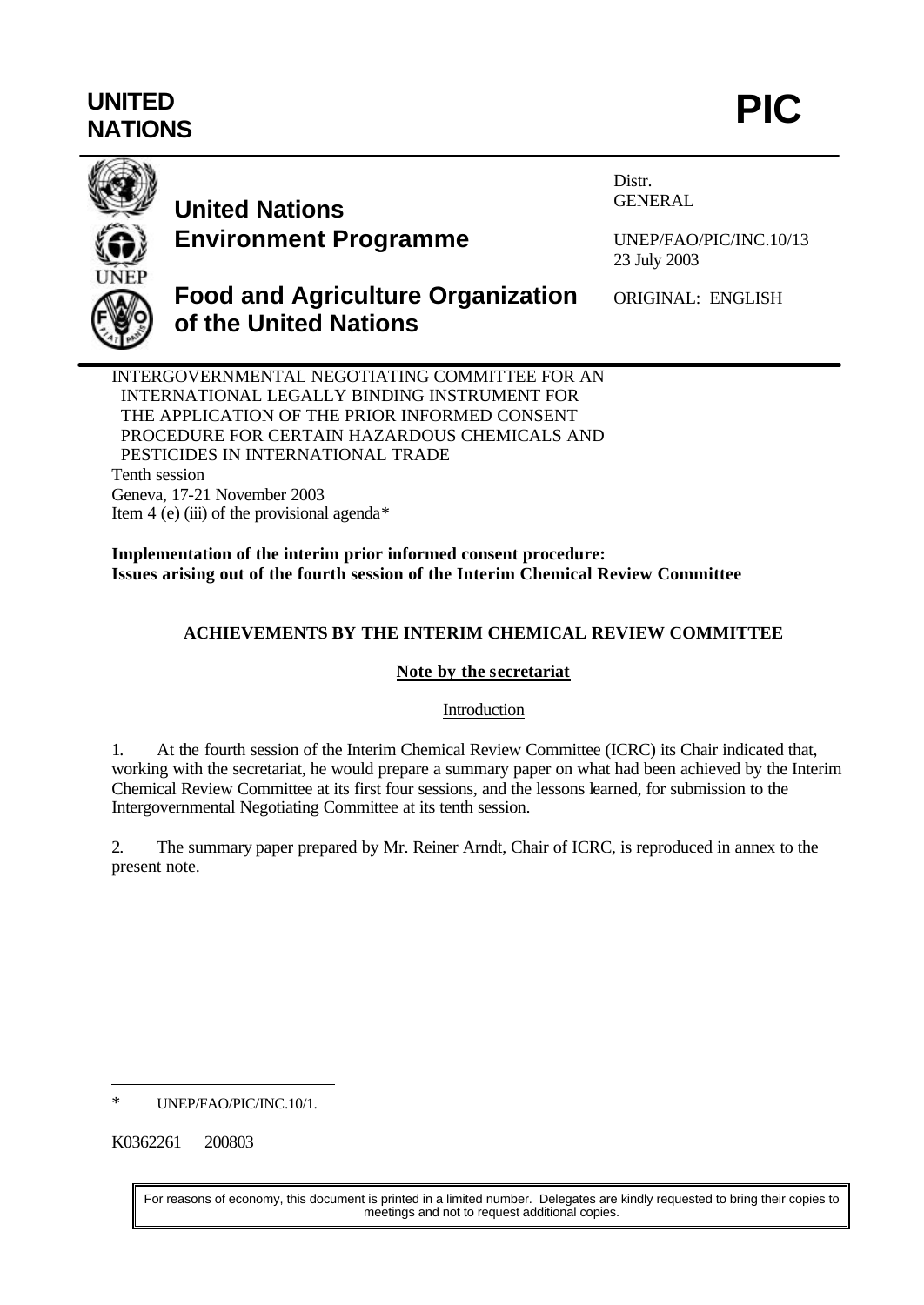#### Annex

#### **ACHIEVEMENTS BY THE INTERIM CHEMICAL REVIEW COMMITTEE**

#### **Prepared by Mr. Reiner Arndt, Chair of ICRC**

#### Background

1. The Interim Chemical Review Committee of the Rotterdam Convention was established by the International Negotiating Committee in its decision INC-6/8 at its sixth session, in 1999. It consists of 29 Government-designated experts from the seven interim PIC Regions: six from Africa, five from Asia, six from Europe, five from Latin America and the Caribbean, three from the Near East, two from North America and two from the South-West Pacific. The experts served from the first session, in 2000, to the third, in 2002.

2. At its eighth session, the Intergovernmental Negotiating Committee decided (decision INC-8/1) to adopt rules and procedures for preventing and for dealing with conflicts of interest for members of the Interim Chemical Review Committee in relation to ICRC activities, and that a declaration of interest form should be completed by current members of ICRC for submission at the third session. Only members of ICRC who had completed and submitted their conflict of interest forms could participate in and vote at ICRC sessions after the third.

3. It was noted that at some ICRC sessions there was not always a balance between industrial non-governmental organizations and non-industrial non-governmental organizations.

4. At the ninth session of the Intergovernmental Negotiating Committee, in 2002, the mandates of the experts for most regions was extended; the Asian region, however, decided to nominate five new experts. With the new experts and the extension of the mandates of others, the fund of experience in the Committee was maintained while there was some turnover in membership. This concept could be a model for the Chemical Review Committee that will be established once the Rotterdam Convention enters into force.

5. In 2003, ICRC held its fourth session. The following paper outlines the results of the work of ICRC over its four sessions to date.

#### I. REVIEW OF CHEMICALS

6. Pursuant to paragraph 7 of decision INC-6/2, and articles 5, 6 and 7 of the Convention, the functions and responsibilities of ICRC are: making recommendations on the inclusion of banned and severely restricted chemicals in the interim prior informed consent (PIC) procedure; making recommendations on the inclusion of severely hazardous pesticide formulations; and preparing, as appropriate, the relevant draft decision guidance documents.

7. From information compiled by of the secretariat it became clear that only a few countries, less than 20, participating in the interim PIC procedure were submitting valid notifications of final regulatory actions in accordance with article 5 of the Convention. A concept for prioritizing work on old notifications was developed as a result (see section B of chapter III below).

8. The condition of two valid notifications from two PIC regions was fulfilled for only five chemicals and there was one valid notification under article 6 of the Convention for a severely hazardous pesticide formulation. The six new draft decision guidance documents were mainly prepared by experts from a few countries. If after the entry into force of the Convention the number of valid notifications increases substantially and more than two to four decision guidance documents must be prepared each year, other mechanisms for preparing such documents will have to be explored.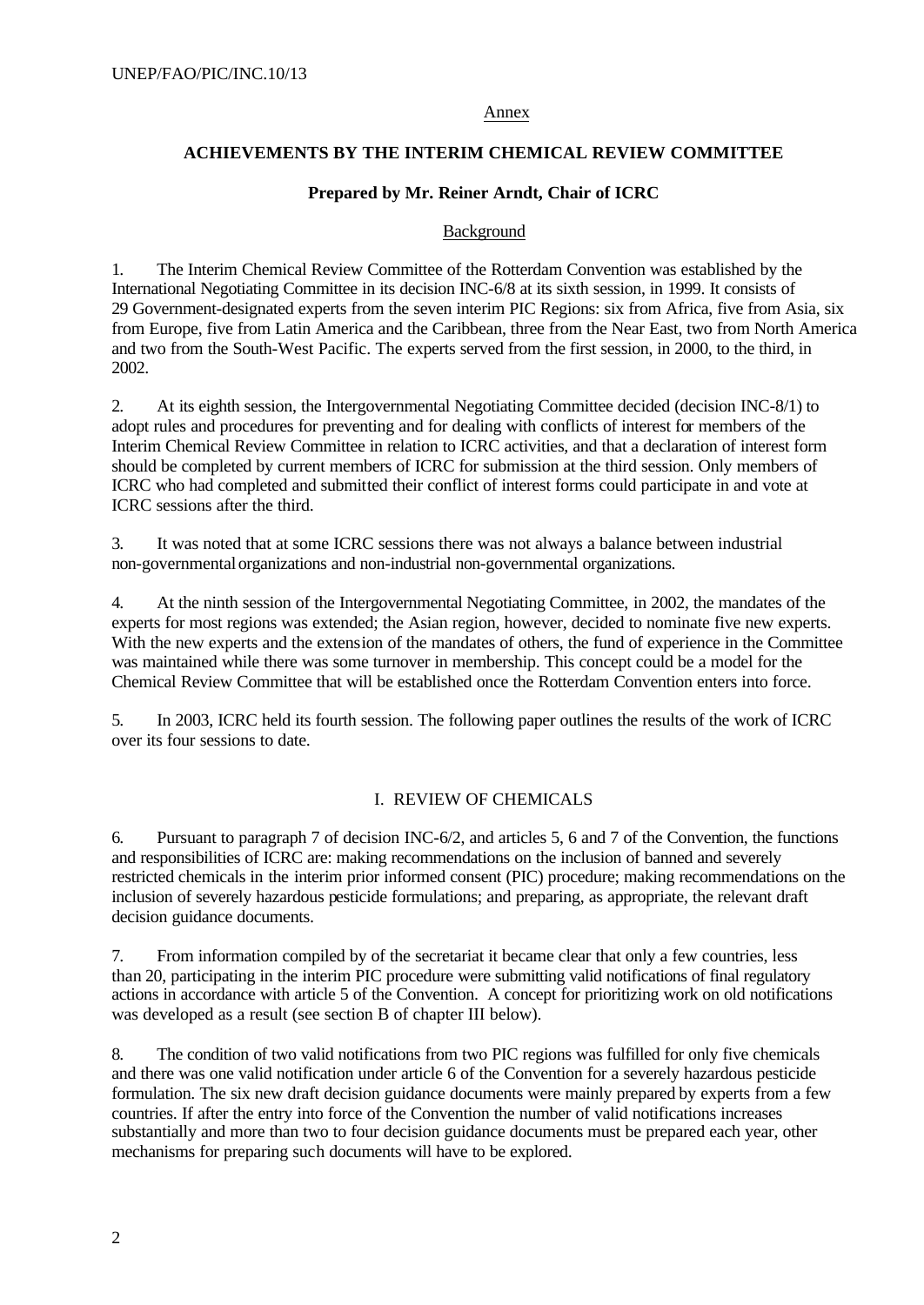#### UNEP/FAO/PIC/INC.10/13

9. For two valid notifications from two regions, in deciding whether the criteria of Annex II of the Convention had been fulfilled ICRC rejected two chemicals as the final regulatory action had not been based on a chemical-specific evaluation of risks. To address this problem, the compatibility of current regulatory practice in countries with notification requirements under the Convention was analysed and solutions were proposed that were taken on board by the Intergovernmental Negotiating Committee at its ninth session (see section E of chapter III below).

#### A. Outstanding chemicals

10. At its sixth session, the Intergovernmental Negotiating Committee requested ICRC to review draft decision guidance documents for the chemic als ethylene dichloride, ethylene oxide, bromacil and maleic hydrazide and to revise those documents, as appropriate, in order to conclude outstanding matters under the original PIC procedure.

#### 1. Ethylene dichloride and ethylene oxide

11. At its first session, ICRC reviewed and revised draft decision guidance documents for ethylene dichloride and ethylene oxide and recommended that the Intergovernmental Negotiating Committee should adopt the draft decision guidance documents for those chemicals. At its seventh session, the Intergovernmental Negotiating Committee adopted the decision guidance documents, with the effect that the two chemicals became subject to the interim PIC procedure (decision INC-7/2).

#### 2. Maleic hydrazide

12. In its decision INC-6/3, the Intergovernmental Negotiating Committee at its sixth session requested ICRC to review the chemical maleic hydrazide, where the control actions were based on the impurity hydrazine.

13. At its first session, ICRC reviewed the draft decision guidance document and the background documentation on the chemical and decided to seek further guidance from the Intergovernmental Negotiating Committee on the overall policy regarding contaminants before making a recommendation.

14. At its seventh session, the Intergovernmental Negotiating Committee adopted a general policy on contaminants (decision INC-7/4). It also adopted an approach to maleic hydrazide (decision INC-7/5) that ICRC should, on a pilot basis and without prejudice to any further policy on contaminants, apply the two approaches specified in the decision in its consideration of maleic hydrazide and report on the outcome to the Intergovernmental Negotiating Committee at its eighth session.

15. At its second session, ICRC applied the two approaches to the potassium salt of maleic hydrazide, which was identified as the only form of maleic hydrazide in international trade. ICRC concluded that, in the context of the first approach, there was no international trade in maleic hydrazide potassium salt with a level of the impurity hydrazine greater than 1 ppm. Using the second approach, it found that there was no decrease in the quantity of the chemical used or in the number of uses. ICRC recommended that maleic hydrazide should not become subject to the PIC procedure and that a decision guidance document should not be developed, and that this decision should be subject both to written confirmation to the secretariat from the identified manufacturers by 1 January 2002 that the level of free hydrazine was not more than 1 ppm, and to their commitment to seek to comply with the FAO specifications for the potassium salt of maleic hydrazide by 1 January 2004 (UNEP/FAO/PIC/ICRC.2/11, annex IV).

16. At its eighth session, the Intergovernmental Negotiating Committee, in its decision INC-8/3, approved the recommendation of ICRC that maleic hydrazide should not become subject to the prior informed consent procedure and that a decision guidance document should not be developed. Also, ICRC was requested to review the confirmations from manufacturers on compliance with the limit set for free hydrazine, follow progress in the area of compliance with the FAO specifications and report to the Intergovernmental Negotiating Committee at its ninth session.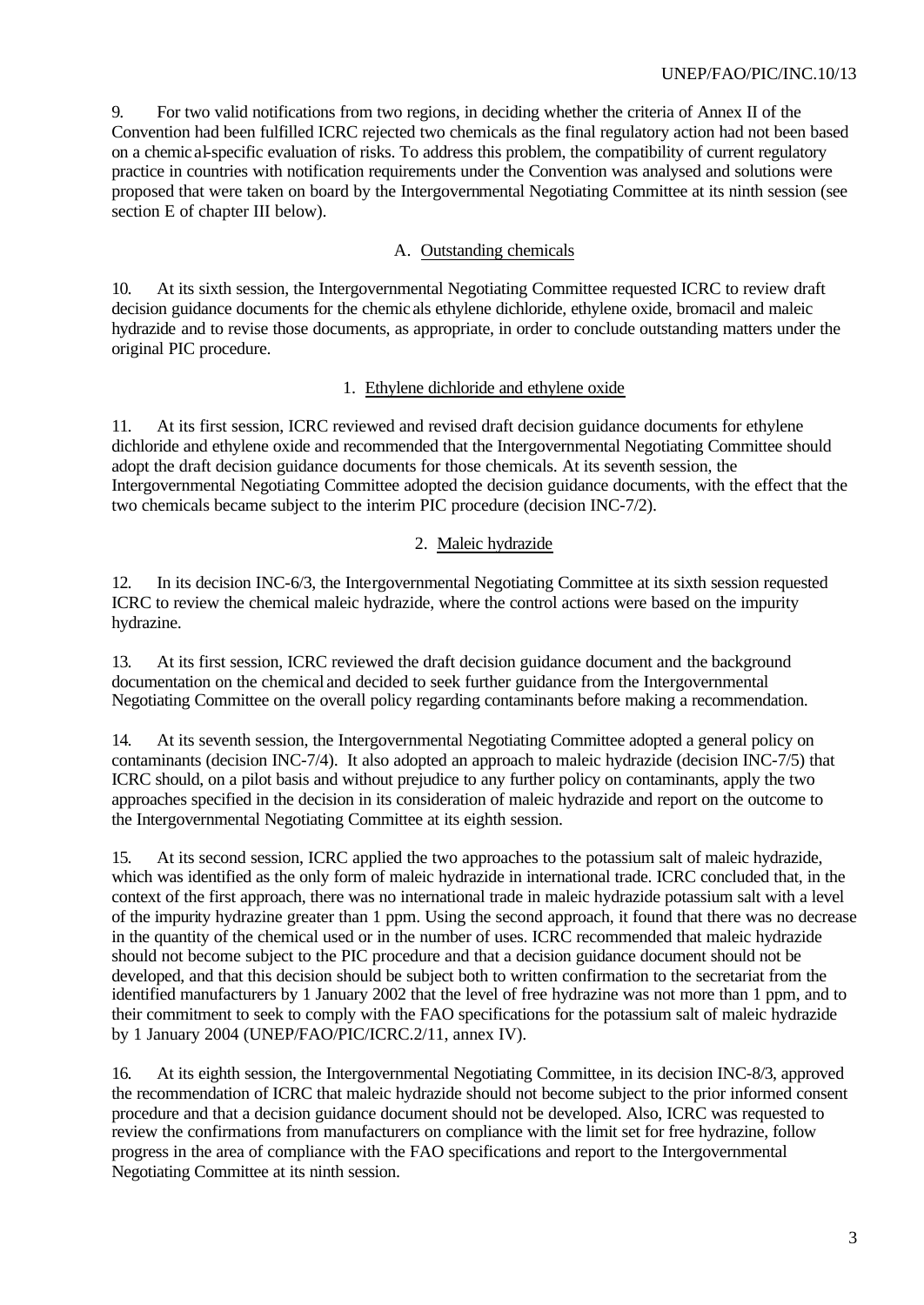17. At its ninth session, the Intergovernmental Negotiating Committee invited ICRC to examine the continued validity of decision INC-8/3 on maleic hydrazide and to report to it at its tenth session on the status of implementation of that decision (UNEP/FAO/PIC/INC.10/11).

18. At its fourth session, ICRC reported that the terms of decision INC-8/3 with regard to the potassium salt of maleic hydrazide had been fulfilled. However, a producer was identified in Japan which manufactured the choline salt of maleic hydrazide for export to the Republic of Korea. In order to decide whether a decision guidance document for the choline salt is needed, further information is required from Japan and the Republic of Korea (see UNEP/FAO/PIC/ICRC.4/18, paras. 94-97).

#### 3. Unsuccessful candidates

19. At its first session, ICRC reviewed the draft-decision guidance document for bromacil and the notifications that had served as a basis for preparing the document. ICRC took the view that the requirements set forth in article 5 and Annex II of the Convention had not been met and decided not to recommend inclusion of bromacil in the interim PIC procedure. At its seventh session, the Intergovernmental Negotiating Committee endorsed the ICRC recommendation on bromacil (UNEP/FAO/PIC/INC.7/15, para. 36).

#### B. New chemicals

#### 1. Monocrotophos

20. At its second session, ICRC reviewed the two notifications and supporting documentation on monocrotophos submitted by Australia and Hungary and decided to recommend to the Intergovernmental Negotiating Committee that monocrotophos should be made subject to the interim PIC procedure. It decided also to establish an intersessional drafting group with the mandate to produce a draft decision guidance document (see UNEP/FAO/PIC/ICRC.2/11, para. 45 and annex I, recommendation B).

21. At its third session, ICRC finalized the decision guidance document and forwarded it to the Intergovernmental Negotiating Committee at its ninth session for a decision (recommendation ICRC-3/1).

22. At its ninth session, the Intergovernmental Negotiating Committee decided to make monocrotophos subject to the interim PIC procedure and to adopt the decision guidance document (decision INC-9/1).

#### 2. DNOC

23. At its third session, ICRC reviewed notifications on DNOC, together with the supporting documentation and supplementary information, submitted by the European Community and Peru and came to the conclusion that the notifications met the criteria set forth in Annex II of the Convention. Consequently, the Committee decided to recommend to the Intergovernmental Negotiating Committee that DNOC and the salts common to both notifications should be made subject to the interim PIC procedure (see UNEP/FAO/PIC/ICRC.3/19, annex II).

24. At its ninth session, the Intergovernmental Negotiating Committee agreed that, in the case of a chemical such as DNOC, it would be listed as "DNOC and its salts, such as ammonium salt, potassium salt and sodium salt" along with the relevant CAS numbers if included in the interim PIC procedure (UNEP/FAO/PIC/INC.9/21, para. 77).

25. At its fourth session, ICRC finalized the draft decision guidance documents for submission to the Intergovernmental Negotiating Committee at its tenth session (recommendation ICRC-4/2).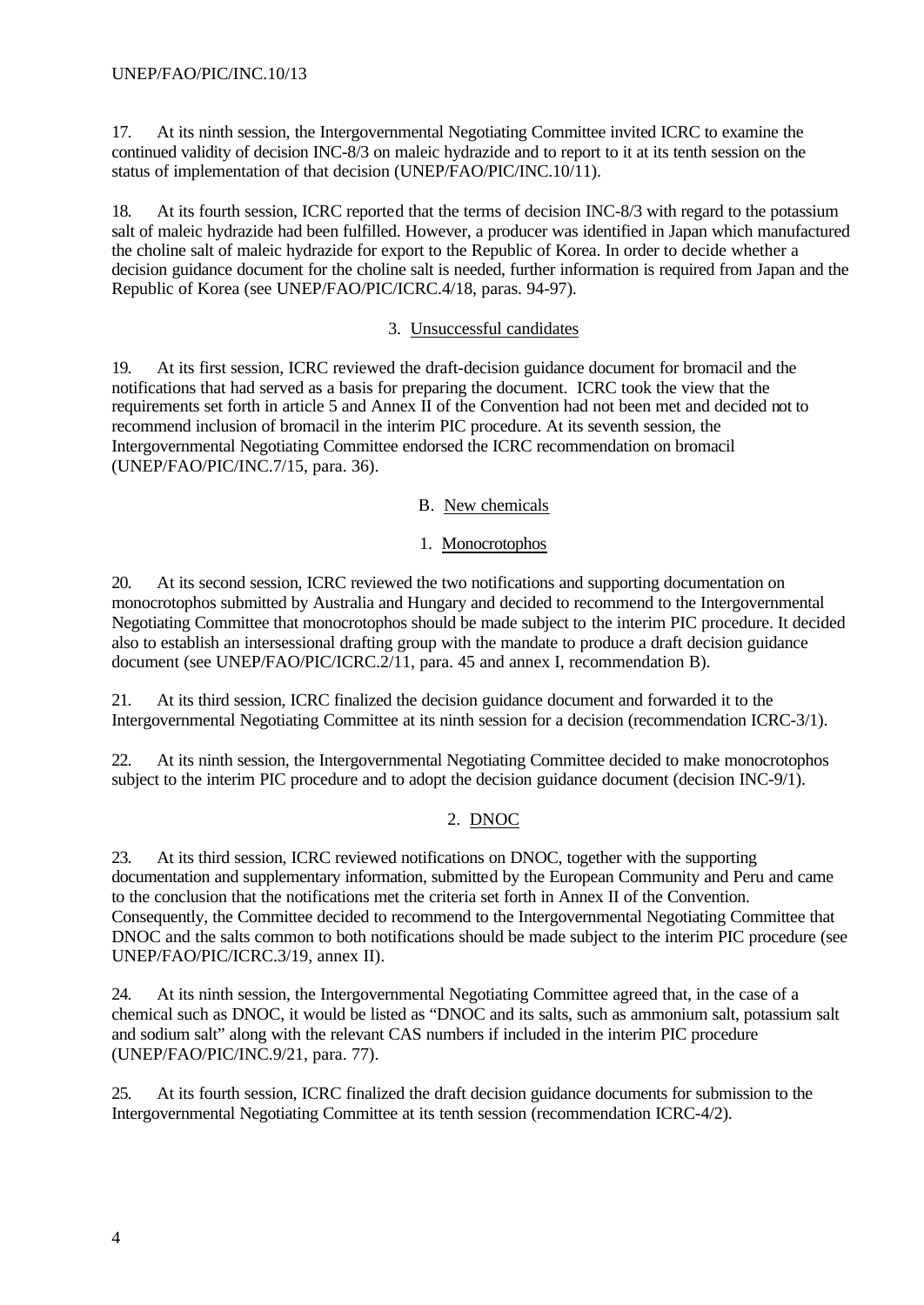#### 3. Asbestos

26. At its third session, ICRC reviewed the notifications and supporting documentation on asbestos from Australia, Chile and the European Community. ICRC concluded that the notifications by Australia, Chile and the European Community in respect of amphibole forms of asbestos met the criteria set forth in Annex II of the Convention, as did the notifications from Chile and the European Community in respect of chrysotile, and decided to recommend to the Intergovernmental Negotiating Committee that it should make the crocidolite, amosite, actinolite, anthophyllite, tremolite and chrysotile forms of asbestos subject to the prior informed consent procedure (see UNEP/FAO/PIC/ICRC.3/19, annex III).

27. The Committee agreed that a single draft decision guidance document should be prepared covering all forms of asbestos, including the crocidolite form already listed under Annex III of the Convention, and that it would replace the existing decision guidance document for crocidolite. It was agreed that the various forms should be listed in such a way that countries could take separate import decisions for each individual form (ibid.).

28. At its fourth session, ICRC finalized the draft decision guidance document to be forwarded to the Intergovernmental Negotiating Committee at its tenth session for a decision (recommendation ICRC-4/1).

#### 4. Severely hazardous pesticide formulations: Dustable powder formulations containing benomyl at or above 7%, carbofuran at or above 10% and thiram at or above 15%

29. At its third session, ICRC reviewed the proposals on severely hazardous pesticide formulations SPINOX T and GRANOX TBC submitted by Senegal and the complementary information prepared by the Secretariat. In the light of the discussion and the supporting documentation, the Committee agreed that the severely hazardous pesticide formulations SPINOX T and GRANOX TBC in the formulation given in the proposals received from Senegal should be recommended for inclusion in the prior informed consent procedure (see UNEP/FAO/PIC/ICRC.3/19, annex IV).

30. At its ninth session, INC provided guidance on the listing of severely hazardous pesticide formulations in general and SPINOX and GRANOX in particular (UNEP/FAO/PIC/INC.9/21, paras. 78-79). In line with that guidance, at its fourth session ICRC agreed that the title of the draft decision guidance document should be amended to read "Dustable powder formulations containing benomyl at or above 7%, carbofuran at or above 10% and thiram at or above 15%" and finalized the document for submission to the Intergovernmental Negotiating Committee at its tenth session (recommendation ICRC-4/3).

#### 5. Parathion

31. At its fourth session, ICRC reviewed the notifications on parathion submitted by Australia and the European Community and agreed that the information before it in the notifications met the criteria set forth in Annex II of the Convention for inclusion in the list of chemicals subject to the prior informed consent procedure. A draft decision guidance document would consequently be prepared (see UNEP/FAO/PIC/ICRC.4/18, para. 61 and annex III).

#### 6. Tetraethyl lead and tetramethyl lead

32. At its fourth session, ICRC reviewed the notifications on tetraethyl lead and tetramethyl lead submitted by Canada and the European Community and agreed that the information before it in the notifications met the criteria set forth in Annex II of the Convention for inclusion in the list of chemicals subject to the prior informed consent procedure. A draft decision guidance document would consequently be prepared (see UNEP/FAO/PIC/ICRC.4/18, para. 68 and annex IV).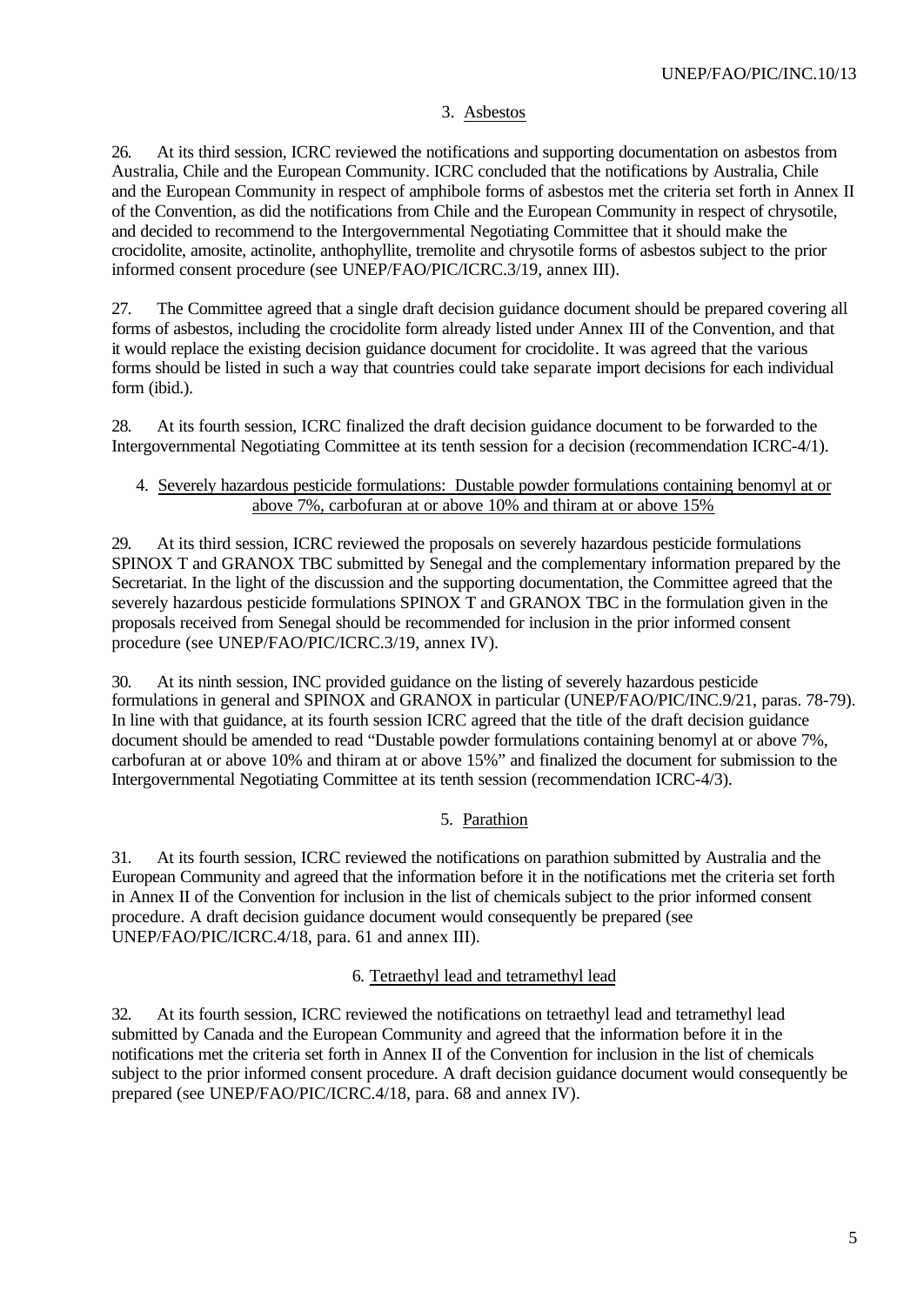#### 7. Unsuccessful candidate - Dinoterb

33. At its third session, ICRC reviewed the notifications and supporting documentation on Dinoterb received from the European Community and Thailand and came to the conclusion that the notification from the European community fulfilled the criteria set forth in Annex II of the Convention but that the notification from Thailand did not meet those criteria. Also, there was no current information on ongoing international trade in the chemical. Consequently, the Committee agreed not to recommend the inclusion of dinoterb in the prior informed consent procedure (UNEP/FAO/PIC/ICRC.3/18, para. 66).

#### 8. Unsuccessful candidate – tributyltin compounds

34. At its fourth session, ICRC reviewed the notifications for tributyltin compounds received from the European Community and Japan. It noted that the notification from the European Community was complete and met the Annex II criteria for inclusion in the prior informed consent procedure but that the notification from Japan did not include a risk evaluation relating to prevailing conditions in Japan and therefore did not meet those criteria. ICRC concluded that, pending the receipt of on further notification on tributyltin from a PIC region other than Europe, tributyltin could not be proposed for inclusion in list of chemicals under the prior informed consent procedure (UNEP/FAO/PIC/ICRC.4/18, para. 74).

#### II. DEVELOPMENT AND IMPLEMENTATION OF OPERATIONAL PROCEDURES

35. In addition to reviewing chemicals, ICRC was expected to make recommendations to the Intergovernmental Negotiating Committee on the operational procedures that would govern its work.

36. The operational procedures are living instruments, particularly the working papers discussed in sections E and F below and the guidance for Governments discussed in section G, and will be updated and modified in light of experience.

37. Special attention was given to the identification of severely hazardous pesticide formulations (see sections H and I below) and the application of the criteria set forth in Annex IV of the Convention concerning common and recognized patterns of use of severely hazardous pesticide formulations (see section K below).

#### A. Process for drafting decision guidance documents

38. In response to a request from the Intergovernmental Negotiating Committee, at its first session ICRC developed a flow chart of the process for drafting decision guidance documents for banned and severely restricted chemicals and also for severely hazardous pesticide formulations. The flow chart of the process and the explanatory notes were adopted by the Intergovernmental Negotiating Committee at its seventh session in decision INC-7/6 (appendix).

#### B. Format for decision guidance documents for banned and severely restricted chemicals

39. At its first session, ICRC established a task group to develop standard formats for decision guidance documents, reflecting the needs of countries in respect of import decisions, based on the information provided in notifications of final regulatory action. A draft template was developed by the task group intersessionally and presented at the second session as a basis for further discussion. In the light of that discussion, at its second session ICRC agreed on the format set forth in document UNEP/FAO/PIC/ICRC.2/7 as amended.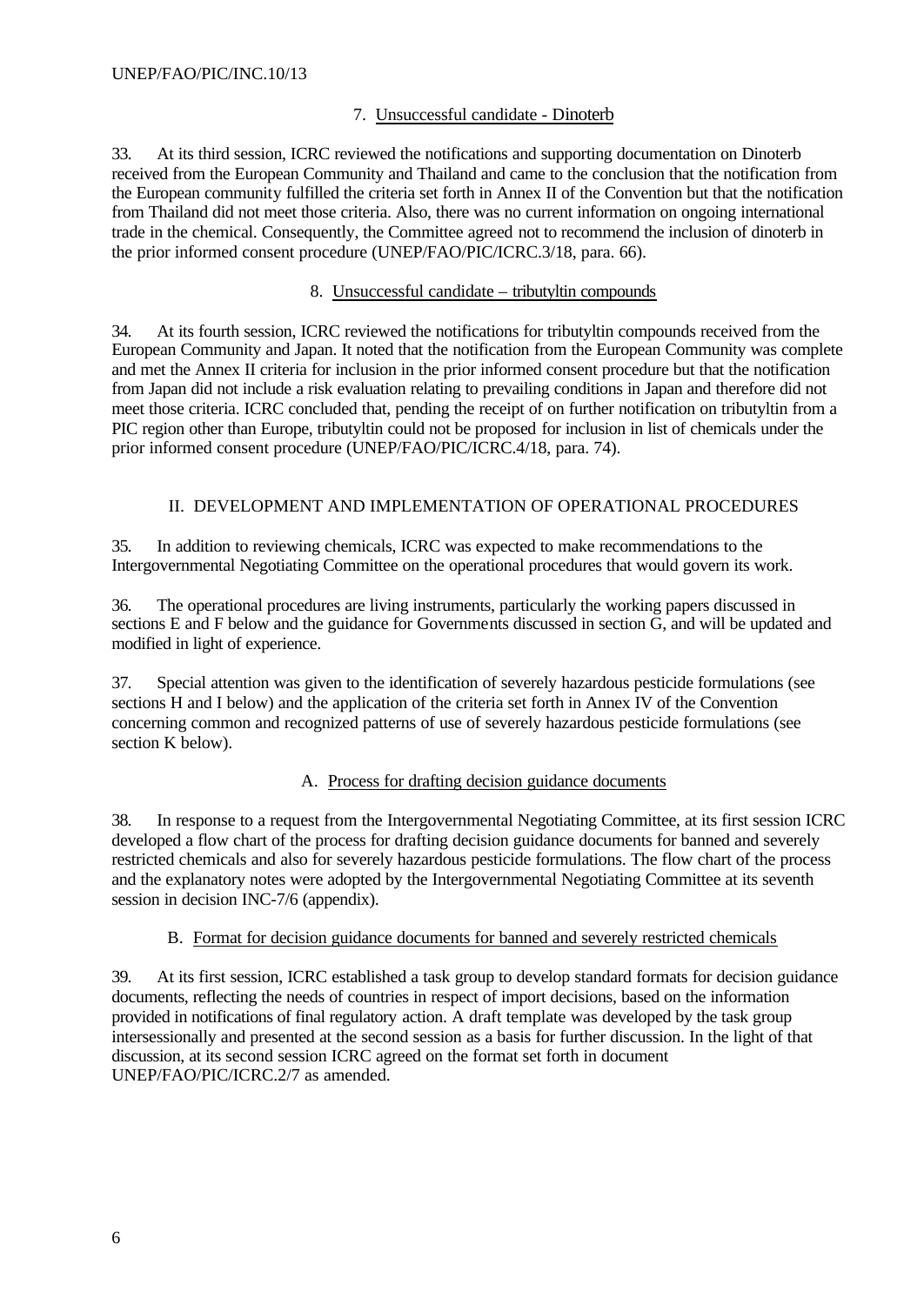#### C. Format for decision guidance documents for severely hazardous pesticide formulations

40. The work of the task group on the incident report form was a key contribution to deliberations on the content and format of decision guidance documents for severely hazardous pesticide formulations. At its second session, ICRC established a task group to work on the preparation of an outline for severely hazardous pesticide formulation decision guidance documents.

41. The results of the task group's work were reported to ICRC at its third session in document UNEP/FAO/PIC/ICRC.3/6.

#### D. Proposed text for a new introduction to decision guidance documents

42. At the fourth session of ICRC, the point was made that the disclaimer at the beginning of decision guidance documents could be enhanced to improve the definition of scope and purpose. A breakout group was assigned to examine the issue, and improved and developed the introduction to decision guidance documents into a standard text which includes background information on the Rotterdam Convention, the role and functions of the Interim Chemical Review Committee and the purpose of decision guidance documents. The improved text also clarified that the decision guidance document is not the sole source of information but that additional information may be found on the Rotterdam Convention web site. ICRC adopted the proposed text, which is reproduced as annex I of the report of the session (UNEP/FAO/PIC/ICRC.4/18).

#### E. Working paper on preparing internal proposals and decision guidance documents for banned and severely restricted chemicals

43. In parallel to the preparation of the internal proposal and the draft decision guidance documents for monocrotophos, the drafting group developed a draft working paper (see UNEP/FAO/PIC/ICRC.3/11) based on lessons learnt. The working paper was proposed as a possible basis for guidance on the development of decision guidance documents for future drafting groups. It provided a better understanding of the rationale for the information contained in the various sections of the initial proposal and of where there are opportunities for adding or citing further information. It is also intended to ensure a degree of consistency between decision guidance documents.

44. At its third session, ICRC adopted the working paper on the understanding that the guidance it provided would be updated in the light of experience with other draft decision guidance documents. In the discussion, the point was stressed that CAS numbers for the generic and all other forms of a chemical must be given. ICRC recommended that the paper should be used by drafting groups established for DNOC and asbestos.

45. The working paper was revised based on the experience of the drafting groups on DNOC and asbestos and made available to ICRC at its fourth session in document UNEP/FAO/PIC/ICRC.4/6. The document was once again recommended for used by the intersessional drafting groups established for parathion and tetraethyl and tetramethyl lead.

46. It was emphasized that the working paper was a work in progress and could be further modified based on additional experience acquired by current and future drafting groups.

#### F. Working paper on preparing internal proposals and decision guidance documents for severely hazardous pesticide formulations

47. At the second session of ICRC, the task group on the format of decision guidance documents for severely hazardous pesticide formulations also developed a draft working paper. The working paper was presented at the third session, when ICRC recommended that it should be used by the intersessional drafting group working on the SPINOX T and GRANOX TBC formulations.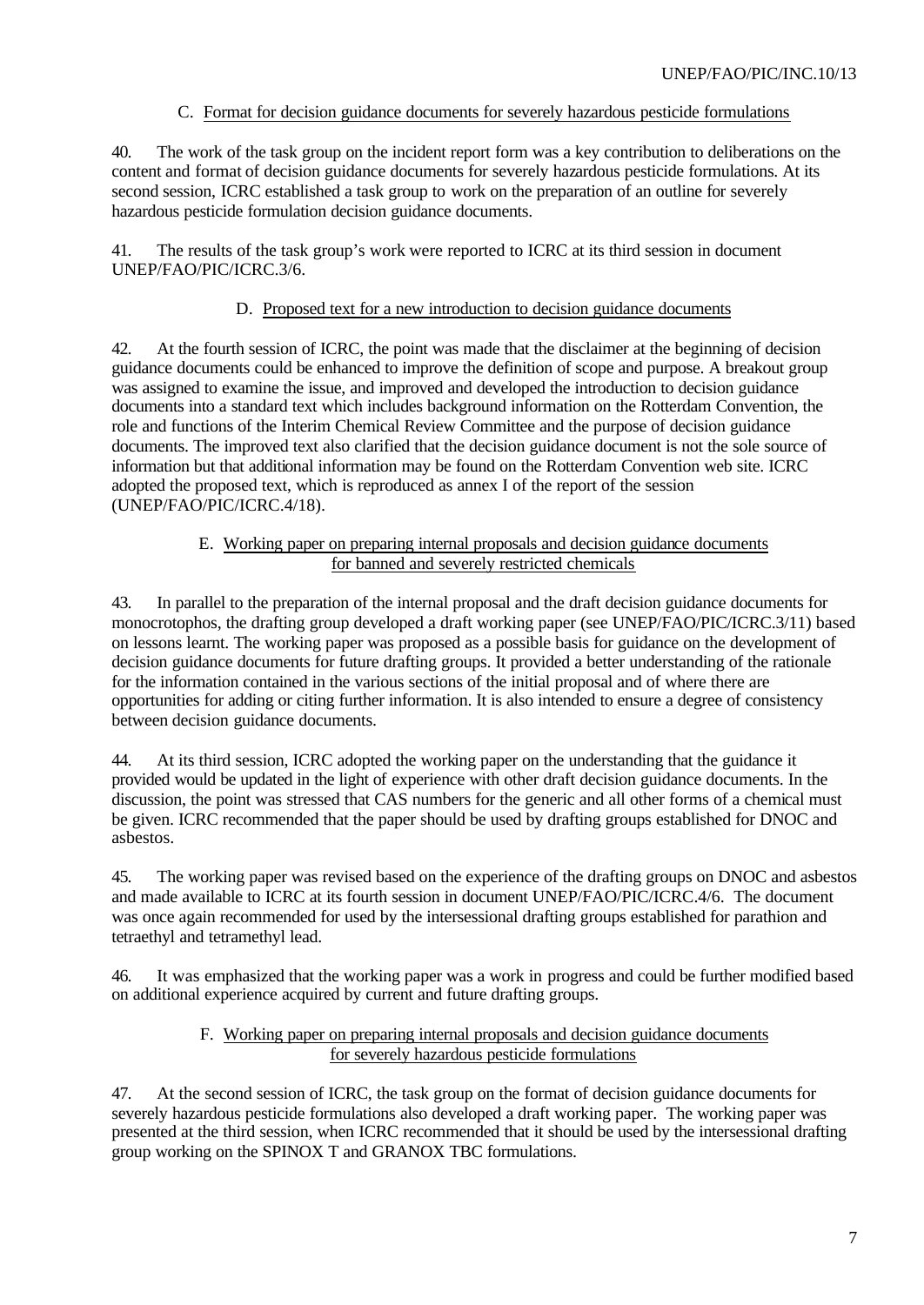48. Based on the experience of the intersessional drafting group, a revised version of the working paper was presented to ICRC at its fourth session in document UNEP/FAO/PIC/ICRC.4/7. It was agreed that further development of the paper was needed and that this would be undertaken intersessionally.

#### G. Format and guidance on submissions of notifications of final regulatory actions

49. At its second session, ICRC agreed that the secretariat, in carrying out its responsibility to verify the completeness of notifications of final regulatory action, should take into account the elements of Annex I of the Convention identified by ICRC as essential to its work (see UNEP/FAO/PIC/ICRC.2/11, para. 28 (a)).

50. It decided also that a compilation of model notifications of final regulatory action verified to be complete by the secretariat should be circulated to designated national authorities (ibid., para. 28 (c)).

51. With regard to the preliminary analysis of problems experienced by Governments in their preparation of notifications of final regulatory action, ICRC asked the secretariat to take into consideration the guidance provided in the ICRC internal guidance document based on an annotated Annex I, developed by ICRC that might facilitate submission of complete notifications by countries (ibid., para. 29). The secretariat took that request into consideration in updating the guidance for Governments.

#### H. Health incident report form

52. To assist countries in implementing article 6 of the Convention, ICRC, working with the secretariat and a range of experts in the field, developed an incident report form and instructions to facilitate the collection and submission of information on hazardous pesticide formulations. The form was developed for use at the field level and consists of a series of closed questions - a checklist - that captures the basic information needed, with options for including additional information where available.

53. The development of the form and instructions was approved by the Intergovernmental Negotiating Committee at its seventh session (decision INC-7/3).

54. At its third session, ICRC finalized the documents on the understanding that they would be amended based on experience. The form was released in June 2002 to all designated national authorities and also to a broad range of intergovernmental and non-governmental organizations and bilateral and multilateral aid agencies.

55. At its ninth session, the Intergovernmental Negotiating Committee was invited to note the adoption of the health incident report form and guidance by ICRC (UNEP/FAO/PIC/INC.9/7, paras. 10-13).

56. ICRC noted that the incident report form had already been used to submit a first proposal on severely hazardous pesticide formulations and recommended its future use by States, regional economic integration organizations, bilateral and multilateral aid agencies, intergovernmental organizations and non-governmental organizations.

#### I. Environmental incident report form

57. At its second session, ICRC established a task group to work intersessionally on the development of a draft environmental incident report form and guidance on severely hazardous pesticide formulations, in line with article 6 and with part 1 of Annex IV of the Convention, based on the existing model for health-related incidents.

58. The task group submitted a report (UNEP/FAO/PIC/ICRC3/7, annex) to ICRC at its third session containing a report form and guidance together with a list of issues identified. ICRC authorized the task group to hold further intersessional consultations, produce an updated draft and circulate it for further comment, and to release a draft revised in the light of those comments for pilot testing.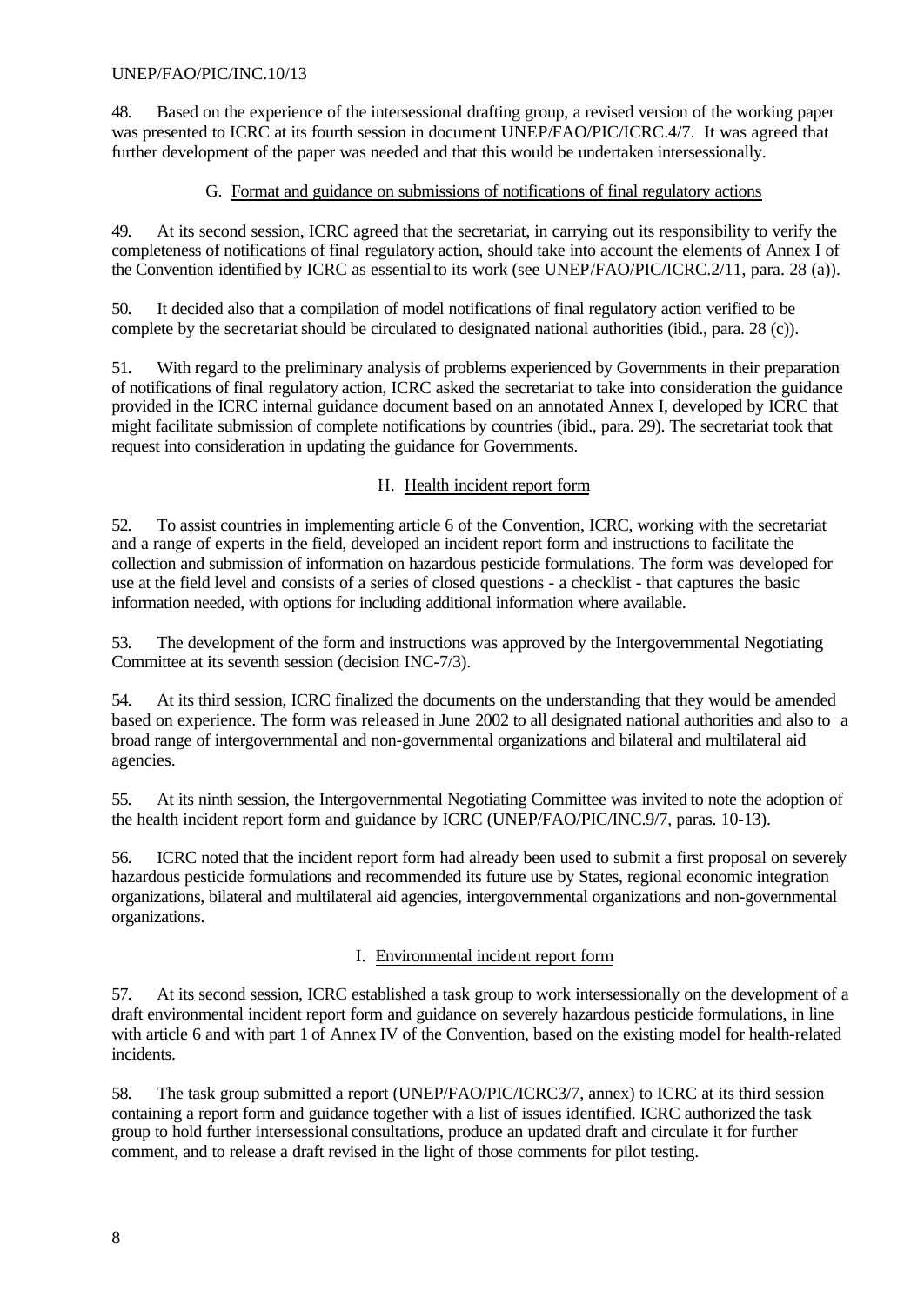59. The revised draft of the form together with comments received during the field testing was made available to ICRC at its fourth session (UNEP/FAO/PIC/ICRC.4/4, annex, appendices 2 and 3). The Committee agreed to set up an intersessional task group to finalize the document for release (UNEP/FAO/PIC/ICRC.4/18, paras 31-32).

60. The Intergovernmental Negotiating Committee will be informed of the final outcome of the work of the task group at its tenth session (see UNEP/FAO/PIC/INC.10/16, section A).

#### J. Determination of ongoing trade in chemicals

61. At its second session, ICRC agreed that, when forwarding notifications for review, the secretariat should initiate collection of information on international trade in the chemical concerned (UNEP/FAO/PIC/ICRC.2/11, para. 28 (e)).

62. At its third session, ICRC reviewed a proposal on the process for determining evidence of trade and agreed to use that process (UNEP/FAO/PIC/ICRC.3/17, para. 48).

63. At its ninth session, the Intergovernmental Negotiating Committee was invited to note the process adopted by ICRC (UNEP/FAO/PIC/INC.9/7, para. 23).

#### K. Common and recognized patterns of use of severely hazardous pesticide formulations

64. At its third session, ICRC had before it the first proposal for inclusion of a severely hazardous pesticide formulation. One of the criteria to be determined was whether the pesticides had been handled in a manner that was consistent with common and recognized patterns of use in the country submitting the proposal. The difficulty of collecting information on incidents in developing countries and countries with economies in transition was acknowledged (UNEP/FAO/PIC/ICRC.3/19, para. 49).

65. ICRC reviewed and agreed to use the process proposed in document UNEP/FAO/PIC/ICRC.3/13 as a basis on which to characterise common recognized patterns of use, and to collect the information identified on a case-by-case basis (ibid., para. 51).

66. At its ninth session, the Intergovernmental Negotiating Committee was invited to note the process adopted by ICRC (UNEP/FAO/PIC/INC.9/7, para. 25).

#### L. Using regional workshops to strengthen links between the needs of designated national authorities and the work of ICRC

67. At its second session, on the basis of a note from the Chair (UNEP/FAO/PIC/ICRC.2/INF.3) on using regional workshops to strengthen links between the needs of designated national authorities and the work of ICRC and the Intergovernmental Negotiating Committee, ICRC agreed that such workshops were of considerable value as a means of providing technical assistance to designated national authorities and reached the following conclusions (see UNEP/FAO/PIC/ICRC.2/11, para. 4.6), inter alia:

(a) The participation of ICRC members in regional workshops would provide an opportunity for them to meet designated national authorities and become more familiar with their needs and problems in implementing the prior informed consent procedure;

(b) The reports of subregional workshops, including the presentations prepared by country participants, should be reviewed by the ICRC experts from the regions hosting the workshops for comments and proposals related to the practical experience of designated national authorities in using the documentation available for the operation of the prior informed consent procedure. Those comments and proposals should then be consolidated and presented to ICRC at its next session in order that they might be considered in the work of the Committee;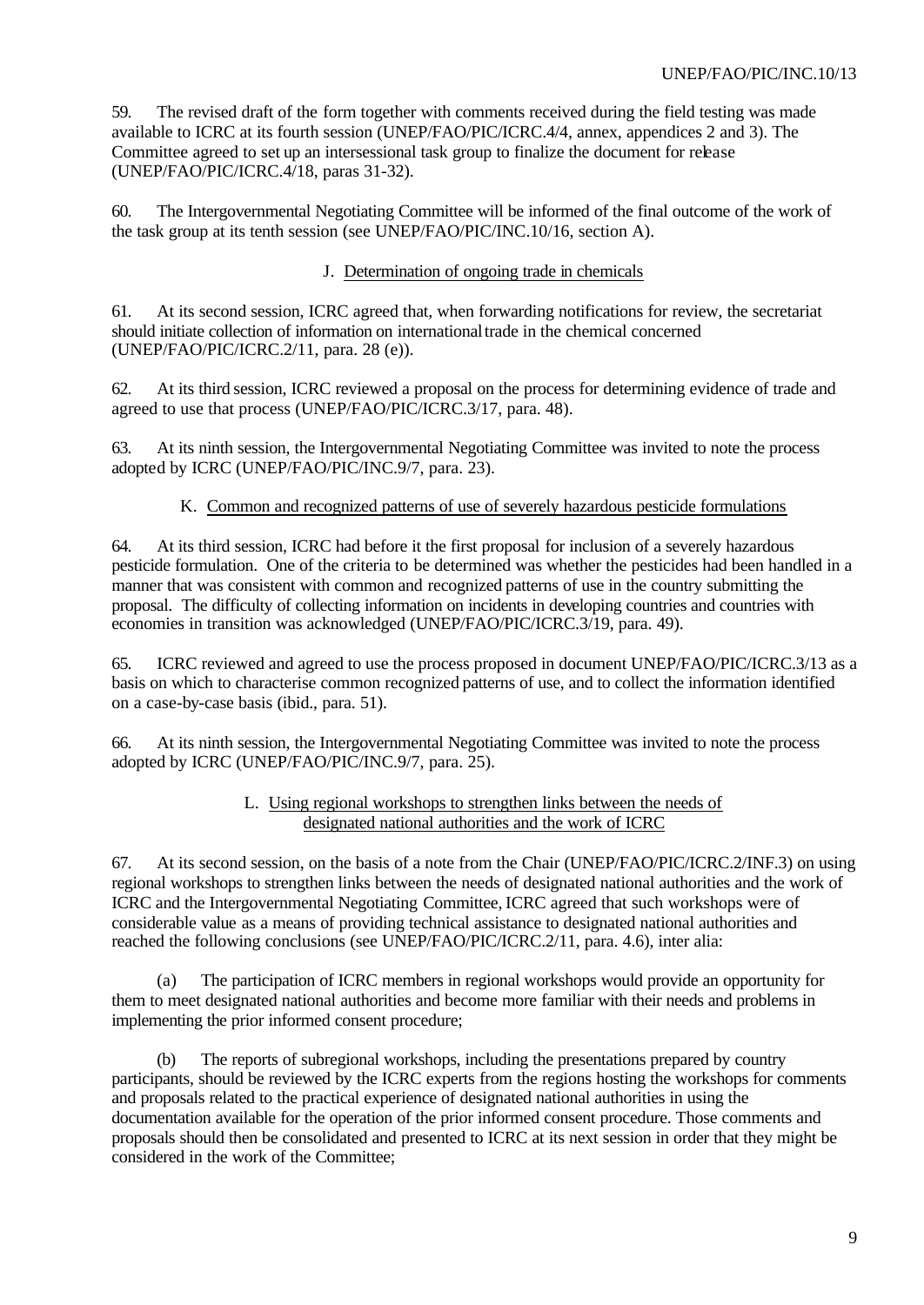#### UNEP/FAO/PIC/INC.10/13

(c) ICRC members participating in workshops should present their experience to the Committee.

68. The above principles were applied during subsequent sessions of ICRC and led to fruitful feedback between the needs of the designated national authorities and ICRC.

#### III. POLICY-RELATED MATTERS

#### A. Focused summaries

69. At its second session, ICRC recommended that, before the Secretariat forwarded verified notifications for review, the designated national authority should, if possible, submit a focused summary of the information used in support of the regulatory action, and cited in the notification of final regulatory action, for use by ICRC (UNEP/FAO/PIC/ICRC.2/11, para. 28).

70. At its third session, ICRC accepted the recommendations made by the breakout group on the basis of document UNEP/FAO/PIC/ICRC.3/10, which developed further guidance on the format, content, level of detail, length and the proposed key headings of the document. One member of the Committee volunteered to produce a sample focused summary on the basis of the documentation for monocrotophos (UNEP/FAO/PIC/ICRC.3/19, paras. 40-42 and annex I).

71. A draft working paper and a worked example of a focused summary was available to ICRC at its fourth session in document UNEP/FAO/PIC/ICRC.4/5. ICRC agreed that focused summaries were complementary to the process of regulatory action and would facilitate its work.

72. ICRC approved the working paper on the preparation and use of focused summaries, as amended, for transmission to the Intergovernmental Negotiating Committee at its tenth session. ICRC requested the Intergovernmental Negotiating Committee to take note of the working paper and to invite designated national authorities to prepare focused summaries, on a voluntary basis, using the information at their disposal (UNEP/FAO/PIC/ICRC.4/18, para. 47).

73. It was stressed that the preparation of a focused summary should in no way hinder the obligatory requirements for information submission under the Convention, nor delay the process of considering the notification (ibid., para. 46).

#### B. Prioritization of work on old notifications

74. At its third session, ICRC recalled that the Intergovernmental Negotiating Committee encouraged the submission of second, new notifications where one old but valid notification already existed. It also recalled that under paragraph 2 of article 5 of the Convention, old notifications need not be resubmitted; however, updating of notifications which did not meet the new criteria, and updating of the legislation they reflected, might nevertheless be desirable. The Committee requested that the tabular summary of notifications received and verified as meeting the information requirements set forth in Annex I of the Convention should be published in the PIC circular and posted on the PIC web site (UNEP/FAO/PIC/ICRC.3/19, para. 39).

75. The tabular summary is posted on the web site and has been incorporated into the PIC circular, from the June 2003 edition on, as a new appendix (appendix V).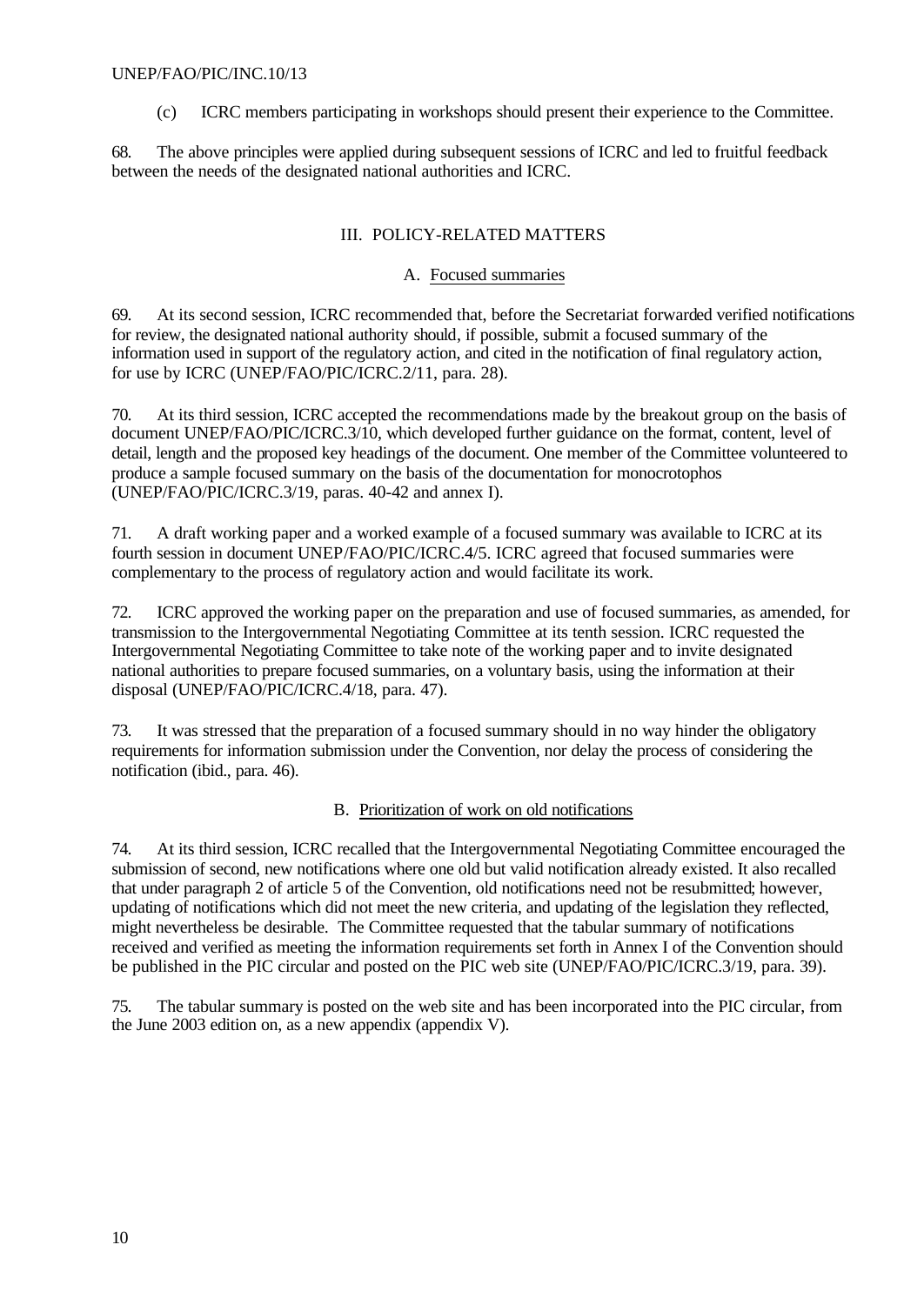#### C. Use of Chemical Abstracts Service (CAS) numbers and precise chemical description to identify chemicals subject to the prior informed consent procedure

76. At its second session, ICRC concluded that, in submitting notifications of final regulatory action, countries must describe a chemical accurately by name and CAS number (UNEP/FAO/PIC/ICRC.2/11, para. 44). At its eighth session, the Intergovernmental Negotiating Committee requested Governments, to describe all chemicals accurately by chemical name and CAS number when submitting notifications (UNEP/FAO/PIC/INC.8/19, para. 55).

77. An information note on CAS numbers compiled by the Chair (UNEP/FAO/PIC/ICRC.3/INF.4) was available to ICRC at its third session. The note included general background information and an overview of several chemical registry numbering systems, together with a general overview of the CAS system taken from the CAS Internet web site.

#### D. Inconsistency in the listing of chemicals already in Annex III

78. At the ninth session of the Intergovernmental Negotiating Committee, the Chair of ICRC pointed to the inconsistent use of CAS numbers and chemical descriptions in Annex III of the Convention and to the ICRC request for the Intergovernmental Negotiating Committee's guidance on ensuring consistency between the scope of reported national regulatory action and the listing of chemicals in the prior informed consent procedure (UNEP/FAO/PIC/INC.9/21, para. 76).

79. Although countries had been encouraged to provide identifications of chemicals by both name and CAS number and were likely to do so for future notifications, the precise identification of chemicals already listed in Annex III needed to be verified. Thus, the secretariat was requested by the Intergovernmental Negotiating Committee at its sixth session to prepare a "housekeeping" paper identifying inconsistencies in the listing of chemicals within Annex III of the Convention and between Annex III and decision guidance documents for consideration and review by ICRC at its fourth session (ibid., para. 84). At that session, ICRC approved the report of the breakout group on listing of chemicals, as amended (UNEP/FAO/PIC/INC.10/12) to be submitted to the Intergovernmental Negotiating Committee at its tenth session as a basis for the preparation of a recommendation to the first Conference of the Parties and as further guidance for the operation of ICRC.

#### E. Compatibility of current regulatory practice with the notification requirement

80. At its ninth session, the Intergovernmental Negotiating Committee was requested to provide guidance on two distinct issues under the issue of compatibility: whether preventive regulatory actions on pesticides met the definition of a ban under article 2 and the relationship of such regulatory action to the criteria in Annex II, and the concerns that countries should provide supporting risk evaluations based on conditions prevailing in their country.

81. Noting that article 2 did not rule out preventive action, even if a chemical was not proposed for use in the notifying country, the Intergovernmental Negotiating Committee agreed that the definition of a banned chemical in that article included preventive regulatory actions taken to protect human health or the environment from chemicals that might not have been proposed for use in the notifying country (UNEP/FAO/PIC/INC.9/21, para. 69).

82. When risk evaluation information was taken from another country, supporting documentation would be expected to demonstrate that conditions in that country were comparable to those in the notifying country (ibid., para. 72). Also at its ninth session, the Intergovernmental Negotiating Committee requested ICRC to develop guidelines on the scope of such "bridging" information to be contained in the supporting documentation provided by the notifying country, for review by the Intergovernmental Negotiating Committee at its tenth session (ibid., para. 74).